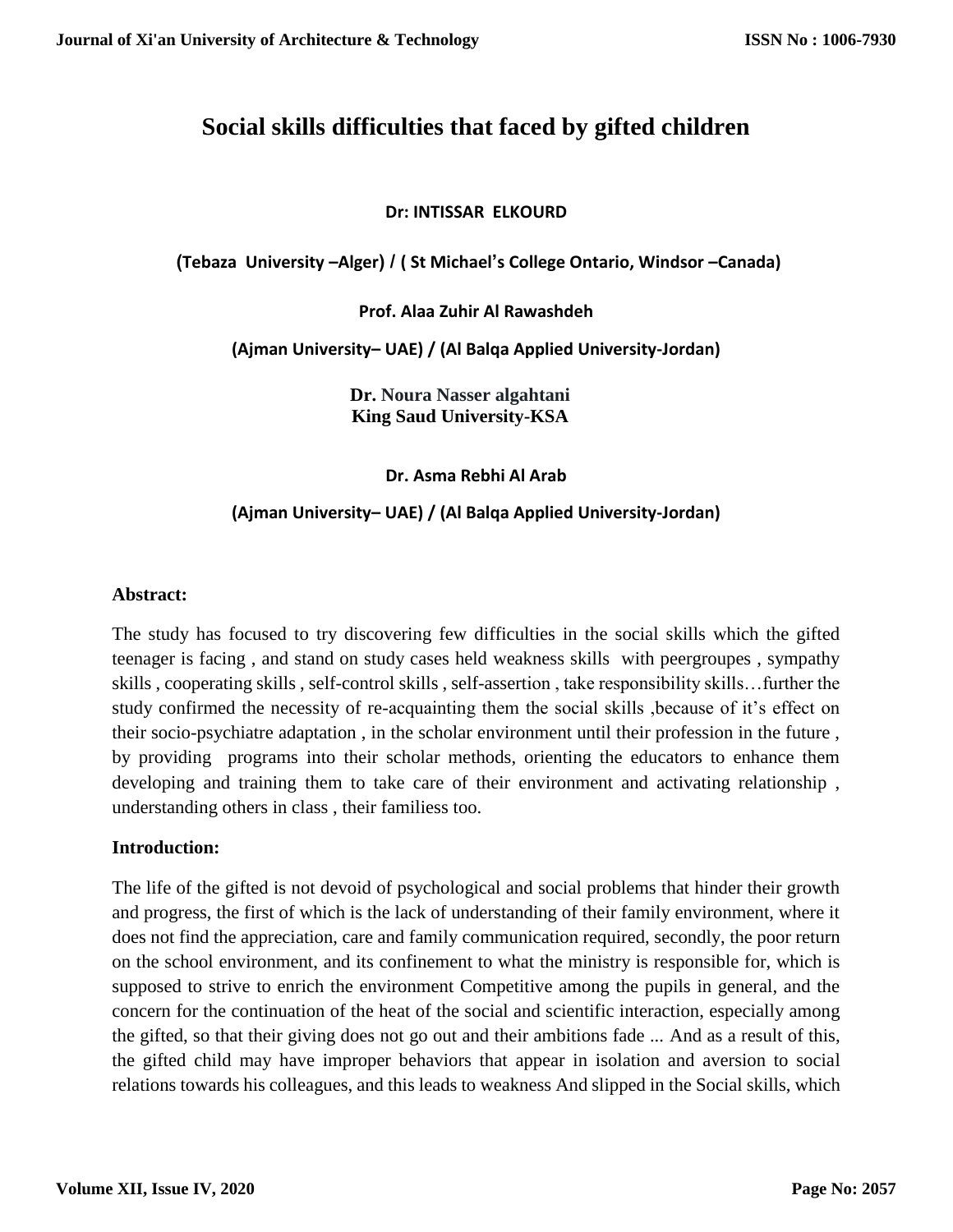keeps the gifted child prey to psychological conflicts with himself and social conflicts with those around him that may develop into severe psychological and social diseases and problems, which limit his scientific gift, and his working energy in his field of specialization...

# **Study problem:**

Although the general view of the gifted that they do not have clear academic problems, in reality they face problems and difficulties in their family contact or the school's neglect of their entity and their scientific, psychological, and social presence, most researchers indicated that many gifted people suffer from a decline in social skills This is because of some of the characteristics and characteristics that a gifted child possesses, which may constitute a source of social problems faced by him. Psychological and social, just as his tendency towards perfection creates a feeling among his colleagues that he is transcendent to them and thus avoids him, given the fact that the scientific gap between them is motivated by isolation from them, and one of his characteristics that is characterized by the gifted is the rapid emotion of his colleagues and his surroundings in general and may be activated for things that seem normal to his colleagues. With this you begin to have a feeling of difference, and his colleagues begin to move away from him and avoid him, and little by little he moves away from them and indulges in his own world, and begins his journey of struggles with his school environment and shows behavioral problems such as withdrawal and isolation and not participating in various activities and avoids entering into relationships with them Social...

In the advanced stages of the social life of the gifted, he shows the need for communication and social interaction with his peers or colleagues at school, but this trend requires him to acquire social skills aimed at improving his communication to alleviate the causes of isolation and unity imposed on himself or because of his rejection Others, and here he can develop his ability to communicate with others.

The study of Carleon 1997 and Fogen 2000 confirms the importance of developing social skills that help the child to develop his abilities, establish successful relationships and social interactions, and integrate with the peer group in reassurance and familiarity, as well as avoid social skills that lead to conflicts between him and those around him and solve them. If it occurs and the dilemma is eliminated efficiently, then feeling self-efficacious and developing his self-confidence.

As (Duxon) 1997 added, the best way to develop social skills for the gifted is by training them to overcome difficulties in dealing with social situations, and therefore the study is based on the following question:

#### **General question:**

- What are the difficulties of social skills faced by gifted children that hinder their development in school?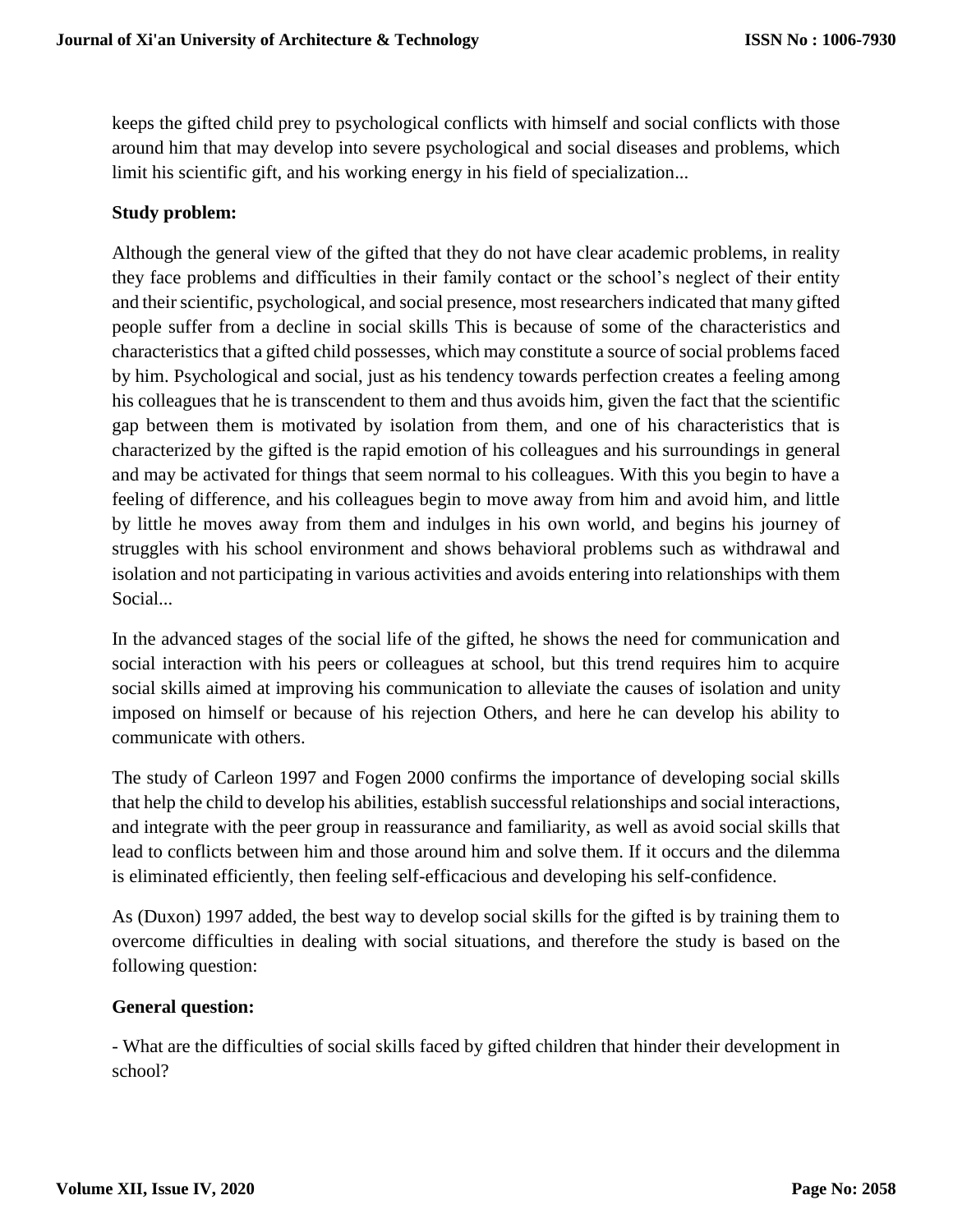#### **General premise:**

The difficulties of the social skills for the gifted are:

- A- The skill of communicating with peers.
- B- The skill of empathy
- C- The skill of cooperation
- W- Self-control skill
- C- Self-assertion skill
- H the skill of taking responsibility

#### **Study objectives:**

1- Providing a vision for developing the social skills of gifted children with behavioral problems.

The importance of the study:

1- The importance of this study lies in highlighting a serious problem which is the weakness of the social skills of the gifted and providing some scientific solutions and methods that will help specialists and educators to understand more about this problem and how to deal with it from a scientific standpoint.

#### **Study concepts:**

1- The gifted child:

A child who exhibits outstanding performance in one or more of the following areas and characteristics:

- An advanced mental awareness force
- Clear creative ability

High educational achievement

- Having excellent skills in the fields of art, language and mathematics

Provides certain personality traits, such as perseverance, endurance, and high motivation.

2- Social skills:

Researchers affirm that it is a characteristic of personality, and an underlying psychological readiness to respond to social situations... Accordingly, social skills can be considered a stock of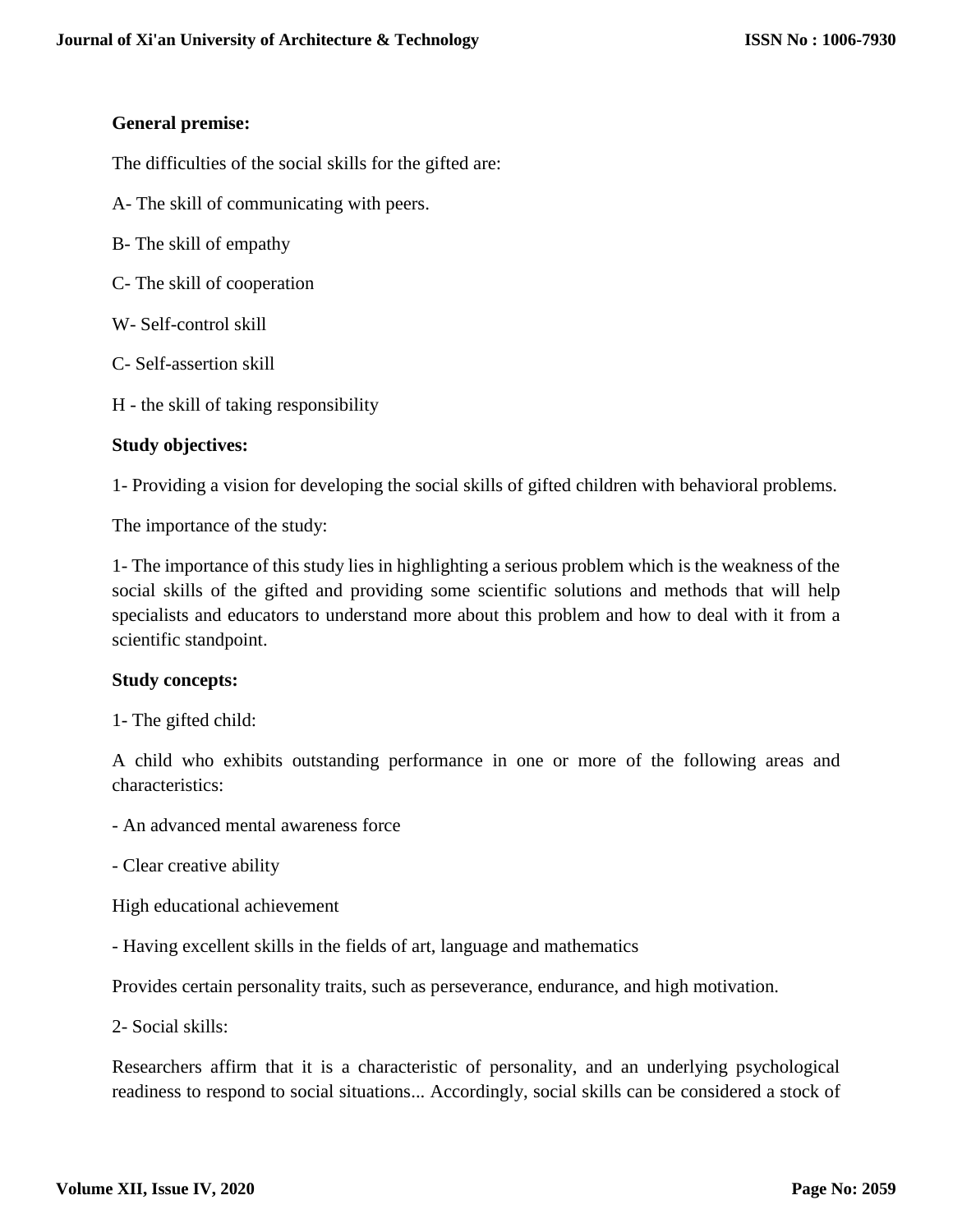verbal and non-verbal behaviors through which the individual can be affected and affect the environment in which he lives in different interaction situations, The types of skills faced by the talented can be identified:

A- The skill of communicating with peers:

It expresses the ability to interact with peers in social situations and its ability to form friendships with them and control its verbal and non-verbal behavior in a flexible manner, and its tendency to modify its behavior in the event of change so that it is compatible with what is emerging in the interaction situation...

#### B- Sympathy skill:

It means getting close to others, meeting their needs, and the initiative that expresses emotional support. My skills include a sense of the circumstances, attitudes, and problems of others...

#### C- Cooperation skill:

It means helping others and standing beside them in adversity, and includes the skill of helping and the skill of participating in charitable causes.

#### D- Self-control skill:

It is a force that controls a child's emotions during collision situations with others and the ability to respond in a timely manner to those trying to provoke him, and includes the skill of solving the problem and the skill of controlling emotions.

#### C- Self-assertion skill:

It means the child's ability to chat and dialogue with others and express his views, whether they are compatible with or contradicting others, and expresses his positive feelings (praise) or negative (anger) from them and defend his own rights, initiative and continuity.

In view of the most important studies in the field of the gifted and related to the development of social skills for them, including:

1- Galloway and Inheritance study, 1997:

It aimed to compare the awareness of parents and teachers of the social skills of gifted children and the importance of focusing these talents on skills without the other, and the results of the study demonstrated that the awareness of parents and teachers of the social skills of children was one and the difference between them was in the importance of social skills that teachers or parents see, where it is believed that Cooperation comes first, while parents see that self-assertion skills are the first, so the level of agreement between parents is high and teachers' awareness of the value of social skills ...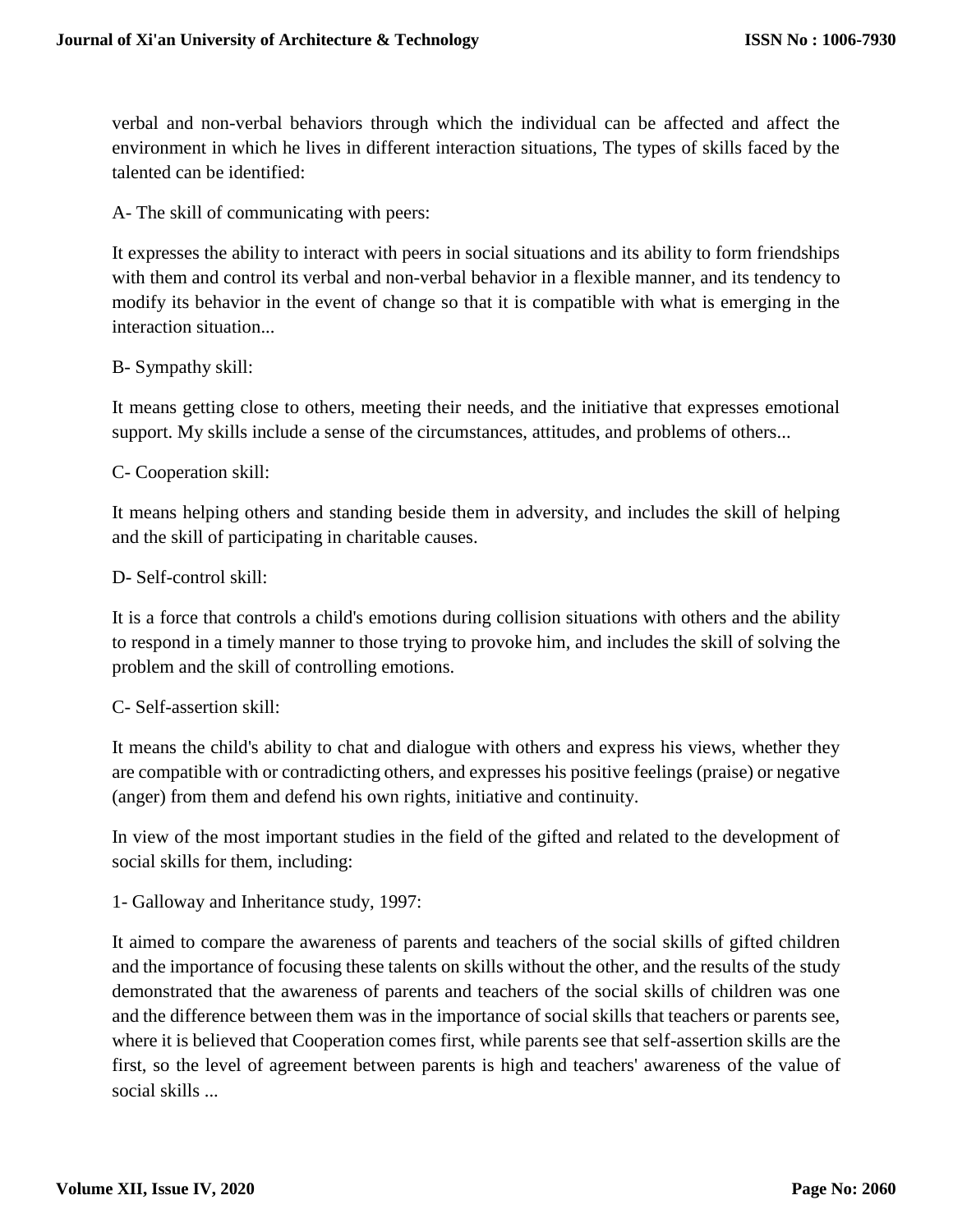# 2- Kimmel Study 2002:

This study aimed to develop the social skills of some gifted children, and it was concluded that all these children suffer from functional difficulties in dealing with social situations, and a lack of experience in social support, as well as isolation and loneliness, and also showed that the skills of responsibility, sympathy, Self-control, self-assertion, peer-to-peer control, motivation behavior... Achieved except for the skill of empathy...

# 3- Frentz Study 1991:

This study dealt with identifying the relationship of social competence and social skills with the level of academic achievement of secondary pupils, and a measure of social skills, teachers' rulings and self-rulers were used. The results of this study concluded that there is a positive correlation between social skills and higher level of academic achievement.

# **The curriculum used in the study:**

1 - We used in this study the descriptive method, which depends on studying the reality or phenomenon as it exists in reality, and is interested as an accurate description and expresses it qualitatively or quantitatively, and the nature of descriptive research is easier in terms of understanding and understanding if we get some information On the various steps involved in a research study, as well as the various methods used in all data, their expression, and the general categories under which studies may be classified.

2- We also used the case study in the social service as a method and a tool for research, as it is an approach that researches in depth the individuality of a social unit, whether this unit is an individual or a family or a tribe or a village or a system or a social institution or a community, and it is an approach to coordinate and analyze Information collected about the individual and the environment in which he lives.

In our research, we took a sample of three scientifically gifted children in the sense of their educational achievement, good or excellent, who possess three or more talents: (drawing, music, literary and scientific innovations...), And they are from different educational levels: primary, intermediate and secondary. ..And we studied their case of difficulties in social skills, which affect their scientific development and social success...

One of the advantages of studying the case of these gifted children in our study is that they gave a clear picture close to their personalities that enabled us to look deeply into the cases studied, and to identify their physical emotions, evaluate them, interpret them and harness them in order to solve the difficulties in the social skills that these talented people suffer and hinder their development. Scientific and social.... Also, the case study of these gifted children was part of the treatment provided by the case study in the social service, which is an indicative method needed by these gifted children.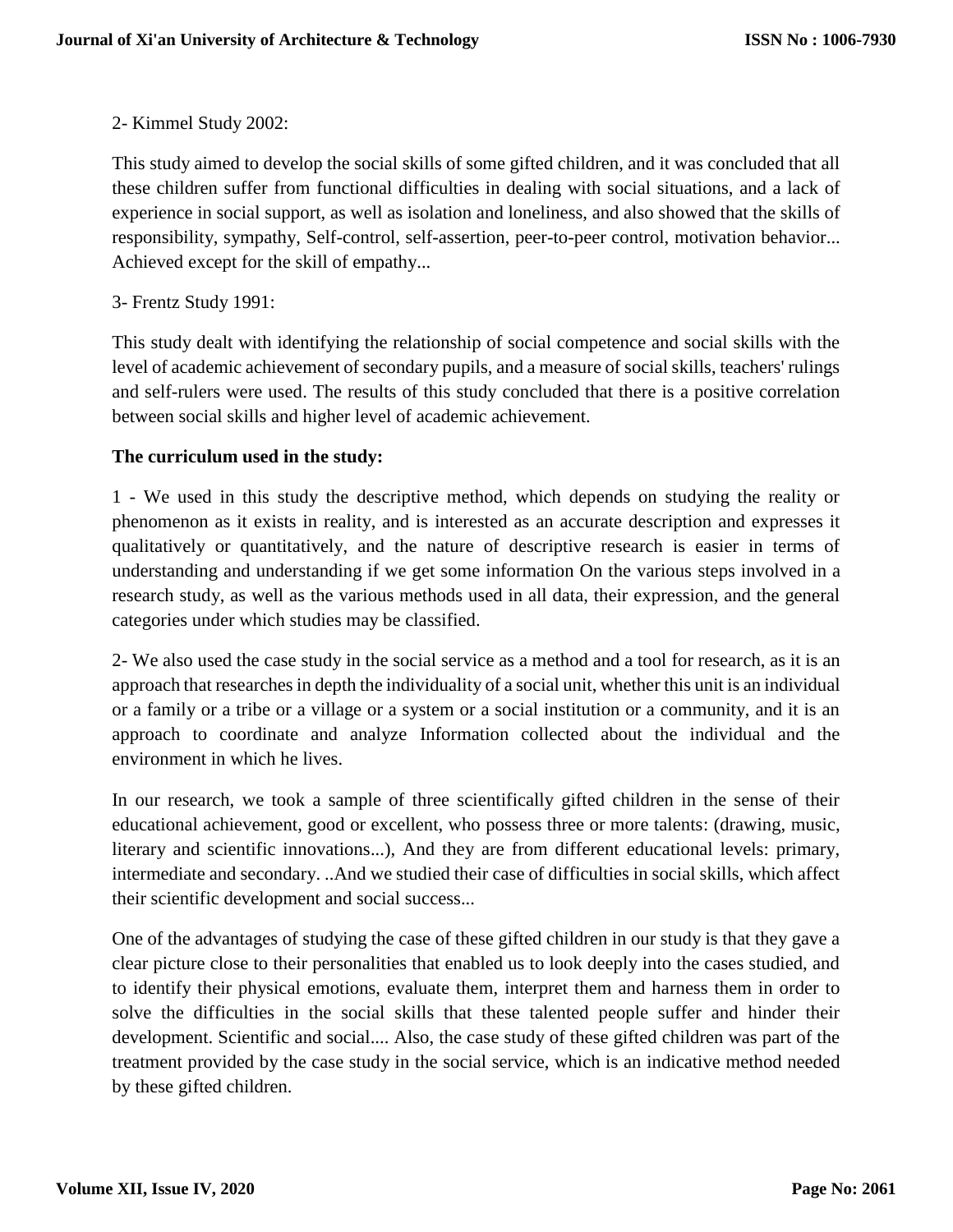# **Cases studied:**

### **First case:**

Ahmed Ould, who is 13 years old, is studying in the third year of intermediate education for his academic level

Excellent, the social level of the family is well off, Ahmed receives adequate attention and family support

Especially from a parent who does not refuse a request, and seeks in various ways to help him and stand beside him, and

Providing all the requirements for success for him, Ahmad's problem, says when meeting with his colleagues in the department, he finds it difficult to interact with them where he feels the intellectual divide between him and them... In the sense that he does not find in his colleagues the same level of thinking, they do not exchange him the same interests, and therefore he says that little by little he dispenses On their connection and sitting with them, and this is impossible because of the harmony between them. He also feels that they do not show solidarity with him, while solidarity among them (among colleagues) is great... He also expressed the futility of solidarity with them since they did not exchange him the same feeling... He justified this by not trusting in their attempts to get close to him, as He considers it as part of an interest they want from him only.... When asked where this information is confirmed, he replied that his parents are pointing to him not to trust his colleagues because they only want their immediate interests from him.... But he comes back and confesses that many times he finds Some of them help without charge, for what he needs a certain educational tool, and he feels guilty and conscientious about it.... He wishes to find g Mella is a friend who exchanges ideas with him, agrees with him.... And with the passage of time, Ahmed became lonely and inactive, and did not interact with the ideas in his school environment because of the parents exaggeration in warning him of his peers and colleagues in the department. And because of his condescension and his lack of acceptance by his colleagues, Ahmad Asabi became more with his colleagues, as he often clashes with his colleagues until his brothers at home, and worse than that is his lack of control over his emotions, which leads to being beaten and verbally abused, as he is very angry if the matter is attached to an attempt Others share his own purposes, or his games.... And he sees that this method is useless because his colleagues and brothers are getting more intransigent as much as they find him determined to take his right by force, he admits that he does not know the correct way that leads him to recover his right without noise, And excitement, and it does not matter to him if they were wrong in their thinking and choices, and there is no use in presenting his ideas with what Insatiable, they do not have weight, he says that he prefers to listen and listen to his colleagues and brothers, even if they are wrong, and that his opinions and beliefs are not useful to them and it is his property to enter others in it, but he contradicts himself when he confirms that the reason is the shame that prevents him from expressing His opinions and his ideas are often publicly presented ... Ahmed does not give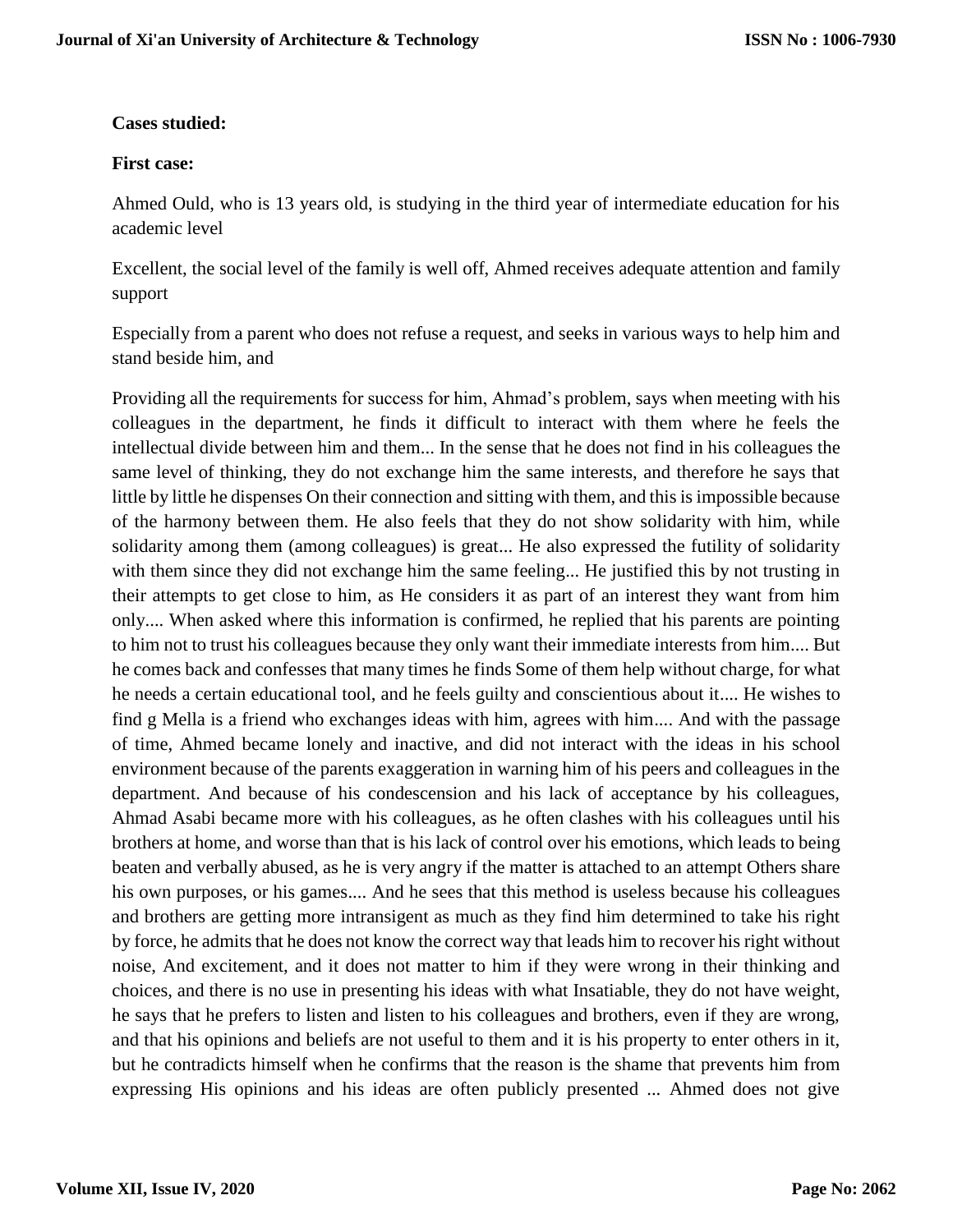importance to the issue of exchanging ideas with his colleagues, and chatting parties with them... Although he indicated that he sometimes wants to, but some of the behaviors that his colleagues meet - such as Mocking, mimicking his movements, laughing and winking - makes him alienated from their conversations, and avoids going into them with evening For and topics, although he hopes that one day they will not deal with these behaviors mentioned above.

The difficulties of social skills that Ahmed faces are centered around: the skill of communicating with peers, where isolation is preferable to meeting with colleagues who spend long hours with them, but since a person is socially, of course, his isolation is unnatural, impedes his social development, and exacerbates his psychological problems As we know that the social person usually does not suffer from mental illnesses, and that social isolation is a dangerous indicator... distracts the child from enjoying the giving and social welfare required to ensure a balance of mental and mental health, and the gifted or superior child, his scientific and mental capabilities are affected by the level of the situation Psychological, and the poor psychological and social situation leads him to receive many difficulties in his future life, and we stress the need to help him to develop his social relations and alleviate the difficulties he faces in his school environment and in his family, moreover, the indicators confirm that the gifted child may face problems or Social difficulties.

# **The second case:**

Nada point is enrolled in the first secondary school, her academic achievement indicates that her results are always high, she is always at the front of the department, she lives a luxurious life with her parents and her brother only, her family supports her financially and morally and she is stable with peace of mind but she is calm but something that applies to herself other than her colleagues... Through my approach to her, and after her teacher pointed out to me that she is superior and talented in several fields... I loved her presentation in the study, but she was initially reluctant, on the pretext of not getting her parents 'approval, but I left her in her comfort and did not insist long on Hold the interview with her... Tomorrow, I got a call from her teacher who taught me to accept a father Here is my interview with Nada... And I began to understand the extent of the concern of her family and their increased fear of contact with their daughter by strangers... And I realized, of course, that the patriarchal authority is high in the family of the child Nada, the truth of this fear of strangers is usually reinforced by the families of the gifted and talented, which is It is not strange, especially if the child belongs to a prestigious family, as is the case with this girl... Nada distinguished in many arts such as painting, music and sports.... He added to her excellence with distinction, making her

She gets used to a culture that fills the void so that she does not feel lonely as she says, and she is determined to spend her time in her distinguished arts and not to follow what is happening around her within the walls of the secondary, and does not leave extra time unless she is busy with drawing and artistic formation, and she prefers him to spend time in nonsense Inspiration with girls of her age and division... This trend deepened the gap between her and her colleagues, and she was quick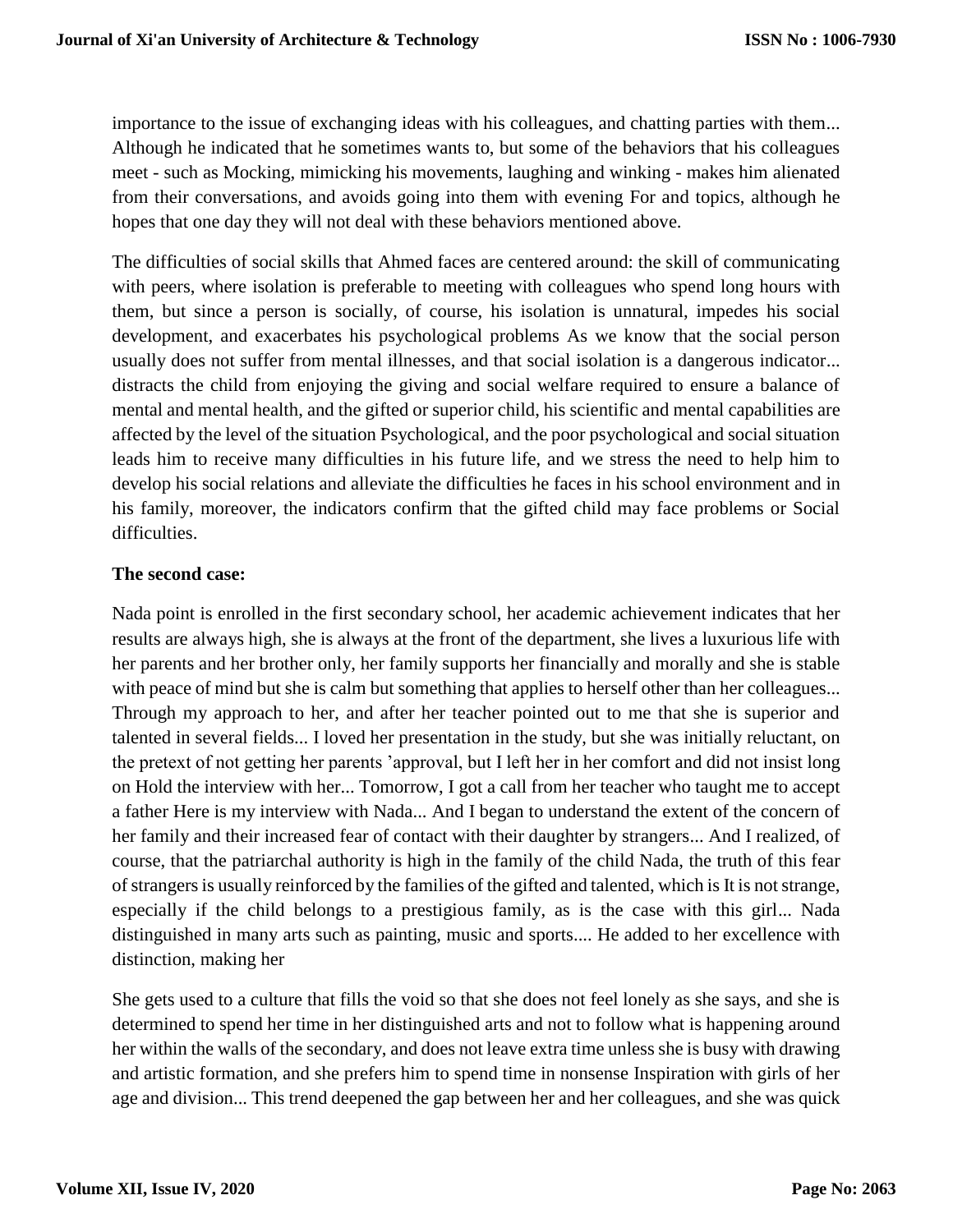to isolate her programmer... She says she finds great comfort when she gives up with herself in the space, and confirms that she knows that this does not like her colleagues. She says that this alienates her, especially the looks of the question in the eyes of her colleagues... So she tries now The last one is approaching some of the distinguished female colleagues in the study... Because she thinks that they are better than the others, and that is why she allowed them to approach her and sat with her sometimes... But she says that she finds it difficult to understand their mentality, and believes that they are not suitable for her one hundred percent, However, it is obliged to keep them because there are no others.....

Nada, unfortunately, grew up over the behavior of the Almighty over others, which is instilled in her from the family, and this is one of the reasons for her lack of success in establishing social relations with her peers...

Nada controls her emotions with her fellow girls only and does not bear this for her male colleagues, as she sees and feels that they deliberately provoke her several times, as she enters with them in controversies and quarrels, ending in the other to the point of beating and insult...

Nada believes that her understanding with her male colleagues is very difficult and bitter.

# **The third case:**

I met the third case in a primary school, whose name is Mohamed and is registered in the third primary, a multi-talented child: theater acting, drawing cartoon characters, the music... In addition to his academic excellence, he has an understanding of his family and deals with it positively... In the sense of a quiet family life Filled with friendliness and understanding... However, he feels that he is an outcast among classmates, as he is from an average family, and most of his colleagues are well off, as he says, because he is suffering from that...

Muhammad is understood with a colleague and he is not a friend as he says, he does not consider him more than a colleague who only exchanges, scientific lessons with him, and he is in a constant attempt to win the hearts of his colleagues and get closer to them, but they, as he says, do not give him their attention, although he is superior, and he is trying to present his drawings to some of them without In return... His problem is that he does not know the way to the hearts of his classmates, and he thinks that they only talk about games and eating, and he does not consider this to be one of his main interests.... Muhammad seeks and strives to establish friendship relations that will last even after school outside of school However, he needs help that supports his selfconfidence, exceeds his social level and understands that the human being Not his wealth Bakderma is the moral and knowledge...

Report on the cases studied:

These children need a different school or social home school climate, in addition to the contents of the courses commensurate with their interests and abilities. In the cases studied in this research,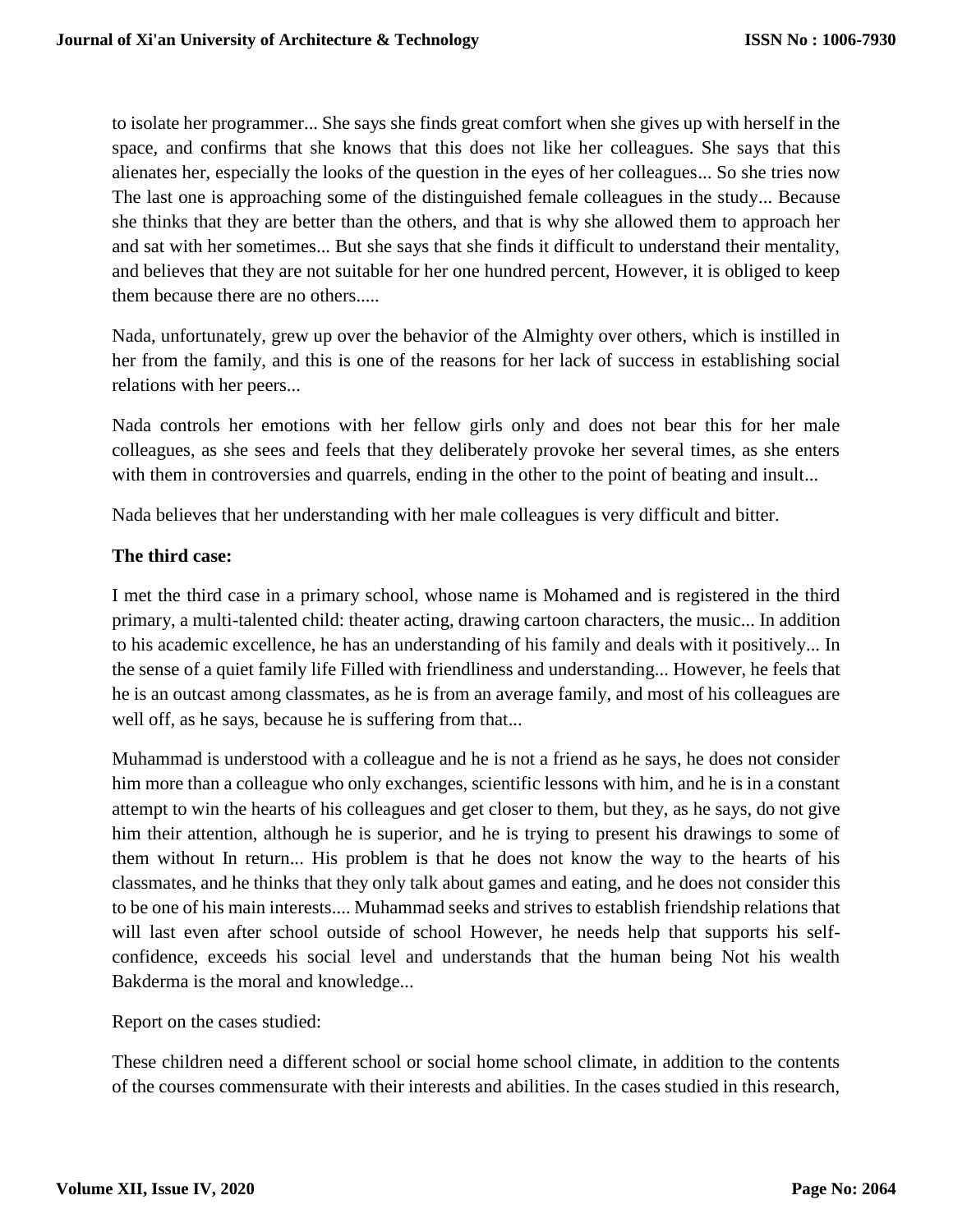their suffering revolves around the weakness of some social skills, where most of the outstanding students encounter difficulties in acquiring skills such as The skill of communicating with peers, the skill of sympathy, the skill of cooperation, the skill of self-control, the skill of self-assertion, the skill of taking responsibility, as this may lead to more troubles in the lives of these outstanding people, including the failure to achieve the required social adjustment within the groups to which they belong, Hinder Their abilities to overcome the problems they may face now and in the future, and the absence or weakness of these skills limits the ability of the superior to achieve selfindependence and self-reliance.

Studies have shown that excelling children with high social skills to manage their relationships in a manner

Good with their school and family environments, which prevents them from entering into conflicts, and if confrontations occur with their peers, they are more able to control their emotions and address the problems effectively, hence their feeling of confidence and lasting victory, thanks to their acquisition of the required social skills, and the superior loses due to his suffering from skill difficulties Social is an opportunity to benefit and learn from others. A good platform is not only loved by others, but he will know good things from them (as Wilson and Mizner say).

Accordingly, the need for those excelling to undergo a training program to face the difficulties of the social skills that they suffer from being an existing one, especially with their presence in the critical age stage which is adolescence. Stevens stressed two methods of learning social skills, direct learning and indirect learning, the first of which is a program:

- Eichelbarger and his colleagues in 1999, which presented a direct program for learning social skills academically and focused on improving the school climate, and pushing them towards consolidating their social relations and developing the advantage of listening, interacting and talking with their peers in the class... This study has proven successful in regressing Abnormal behaviors of highly skilled social skills.

Directing learning of social skills is like learning mathematics, other sciences, any part of the curriculum...

As for indirect learning, Stevens emphasized that it is based on three stages:

The first stage: defining the social behavior to be learned, by defining this behavior, its stages of development and the circumstances that provoke its occurrence.

The second stage: estimating behavioral goals by assessing skills, and assessing the level of student performance

Stage Three: Evaluating the effectiveness of social skills strategy.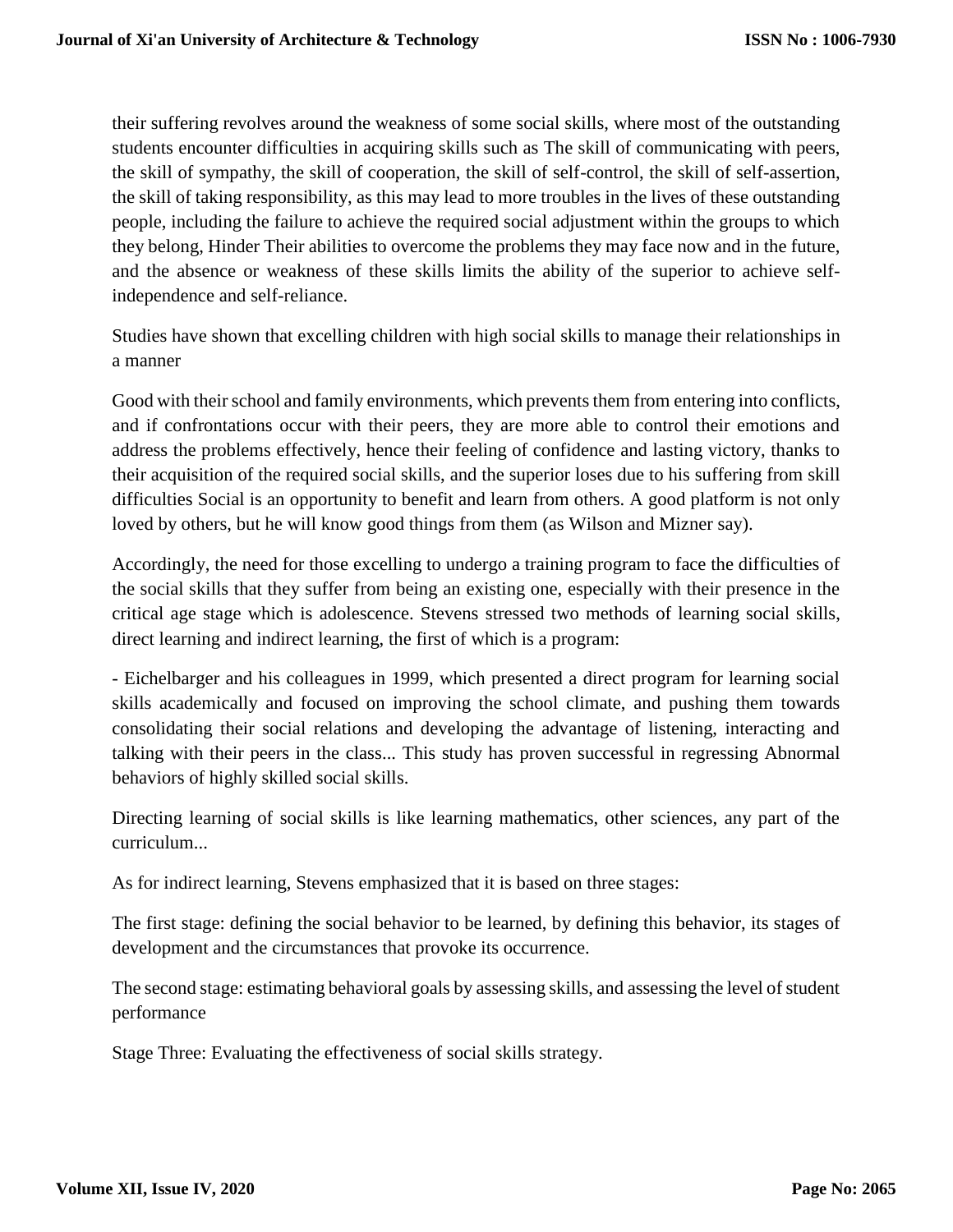Abdel Moneim and others pointed out that there are principles that must be observed during training in social skills, and they are as follows:

1- Exclude the word must, use the best alternative and I want it is not binding.

2 - No for advice, but specify the nature of the situation, the alternatives and options available, and encourage the individual to make his own decision to act in the manner that he believes is appropriate.

3- Submit a return to the trainee when he accomplishes any improvement, even if it is slight

4- Encourage the trainee to establish what he learned inside the training room, and to explain to the people around him the training he is exposed to in order to raise social skills...

5- Graduation is an effective way to raise the efficiency of the training process, according to which we begin by training the individual in the simplest skills, such as self-appreciation and then the most difficult, such as facing a difficult emotional situation.

# **Conclusion:**

The development of social skills is an important educational requirement, as it has an impact on the growth of the learner's personality, for a person in general needs a group to adapt to and accept and become free to belong to, and through it he obtains the social experience required to continue his life path...

Previous studies have indicated that the development or development of social skills helps in overcoming the problems experienced by the individual and confirms that the child's success in acquiring and developing his social skills helps to increase his abilities to establish successful social relationships and interactions and integrate with peer groups and adults in reassurance Familiarity and increase his self-confidence and self-assertion, and increase his cooperation with his peers and parents, which leads to more progress in acquiring social experiences and achieving social growth in a proper way, which would solve any conflict or problem in which the child falls during his interactions to With other people, talented children are the real wealth in any society, but its actual treasures, because through them the state has what it needs from the pioneers of thought, science and art ... And who benefits in all areas of life and development, just as interest in this group is inevitable A civilization imposed by the scientific and technological challenge...

#### **Suggestions:**

1- Paying attention to developing the social skills of students to achieve proper adaptation to society and increase the unity of its members.

2- Organizing study days for teachers and professors on how to learn about the capabilities and attributes of the outstanding and how to care for them.